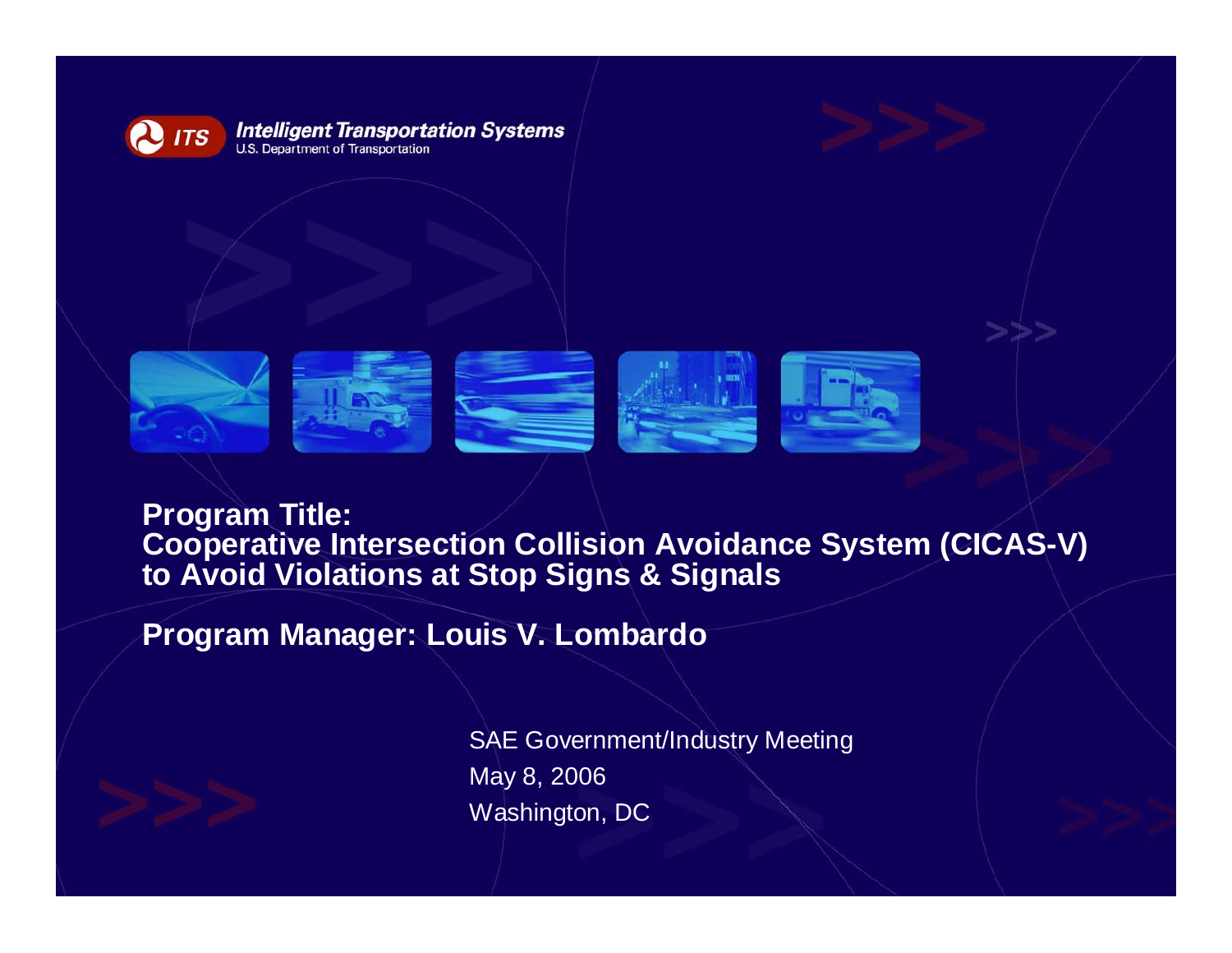



## *Program Purpose*

•**Overall Goal:** 

> **Cooperative infrastructure/vehicle safety systems that prevent traffic control violations to reduce crashes, injuries, and deaths**

#### •**Objectives:**

- **Facilitate introduction and commercialization of effective intersection traffic control violation prevention systems**
- – **Establish a partnership between the U.S. DOT and the automotive industry involving a wide range of stakeholders**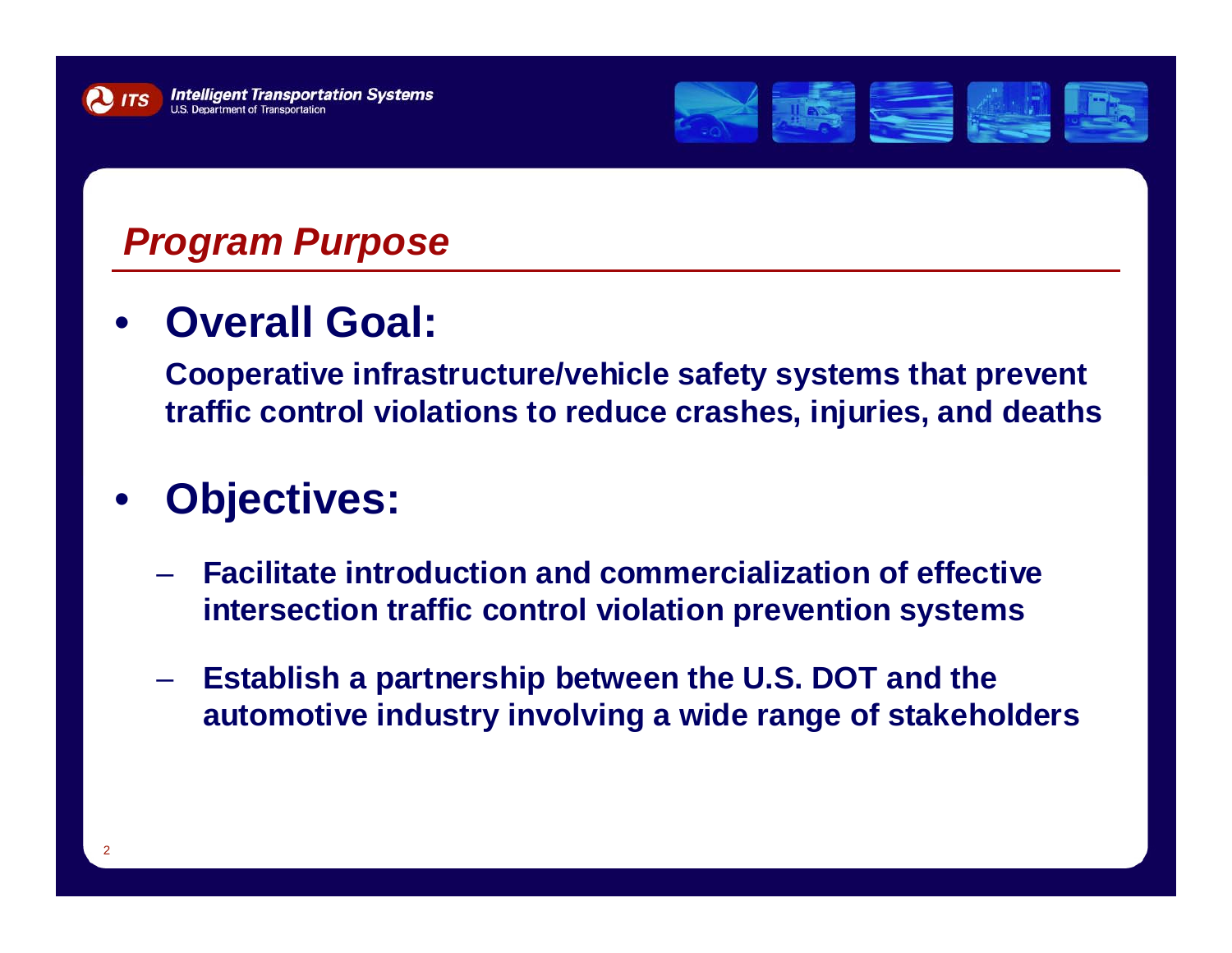



### *Program Purpose*

# **Program**

- **R, D, T, & E of In-vehicle Driver Warning System**
- **DSRC radios at intersections and in-vehicles will communicate information on signal presence, state, and intersection map**
- **Onboard equipment will use intersection and vehicle information to provide drivers with timely warnings of potential traffic control violations**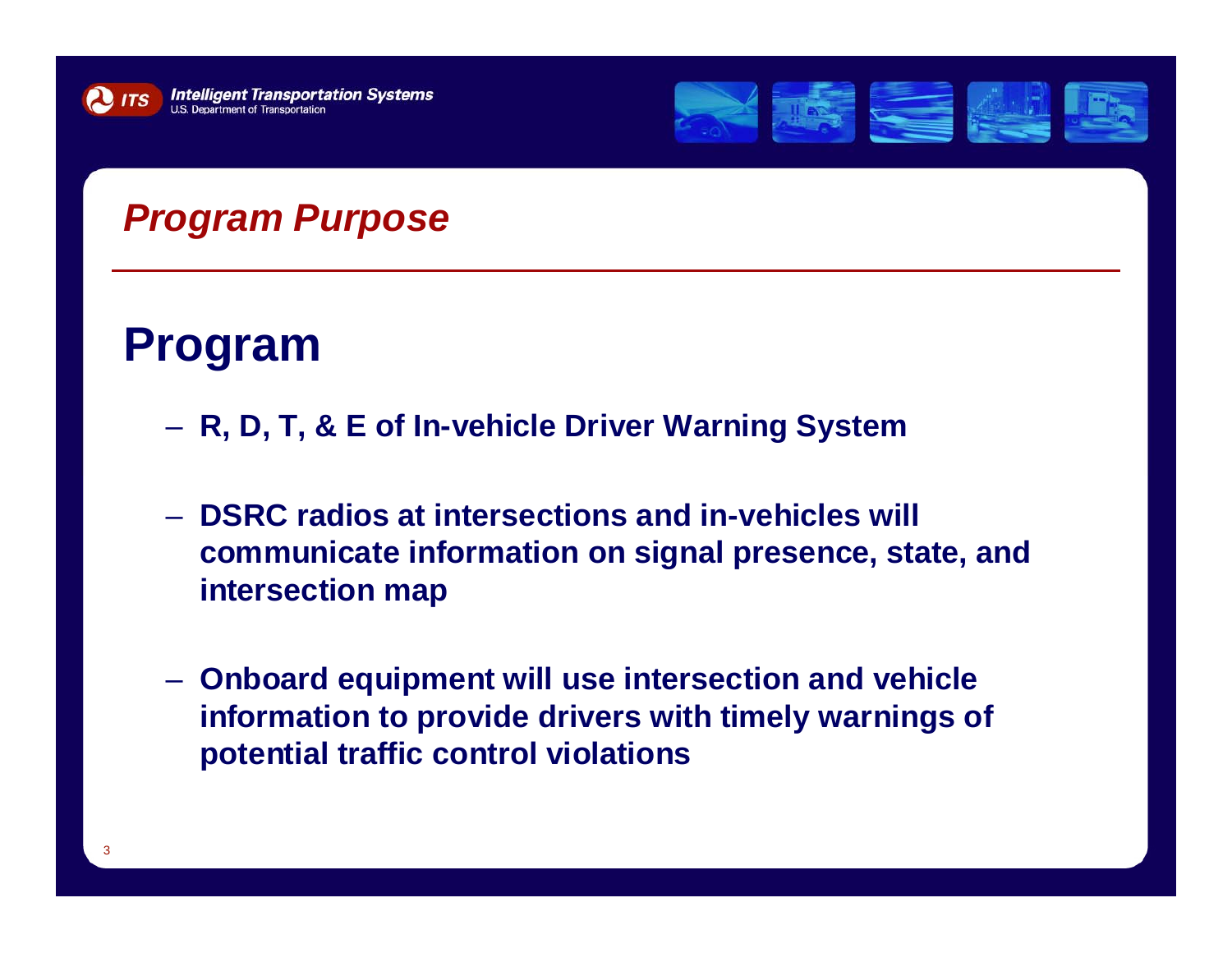

4



#### *Intersection Collision Problem Definition*

- **5,172 Fatal Intersection Crashes at Signals & Signs: 44% (2,270) at Traffic Signals 56% (2,902) at Stop Signs**
- **Estimated 424,000 Injury Intersection Crashes: 59% (250,000) at Traffic Signals 41% (174,000) at Stop Signs**
- **Estimated 583,000 PDO Intersection Crashes: 57% (335,000) at Traffic Signals 43% (248,000) at Stop Signs**

**Estimated 300,000 Traffic Signals plus 3 Million Stop Signs in U.S.**  *Source: Traffic Safety Facts , 2004, p. 50*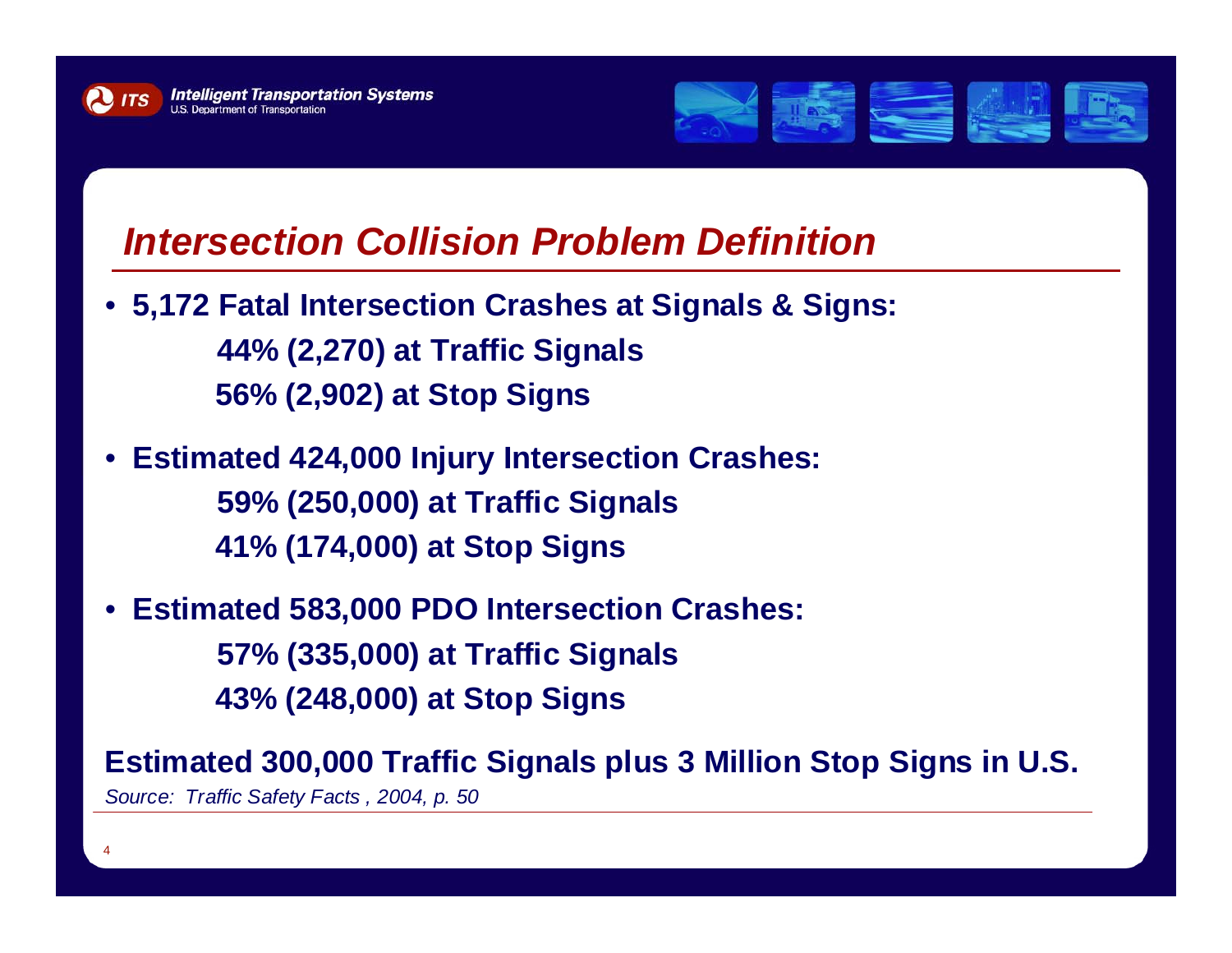



## *Program Team*

#### •**CICAS - V FOT Partners:**

- Government: NHTSA, FHWA, ITS JPO, Volpe Center RITA
- –Private:
- 1. CAMP (GM, Ford, DaimlerChrysler, Toyota, Honda)
- 2. Virginia Tech

#### •**CICAS State & Other Partners:**

- 1. California DOT with California Path
- 2. Michigan DOT with UMTRI
- 3. Minnesota DOT with University of Minnesota
- 4. Virginia DOT
- 5. Traffic Controller Industry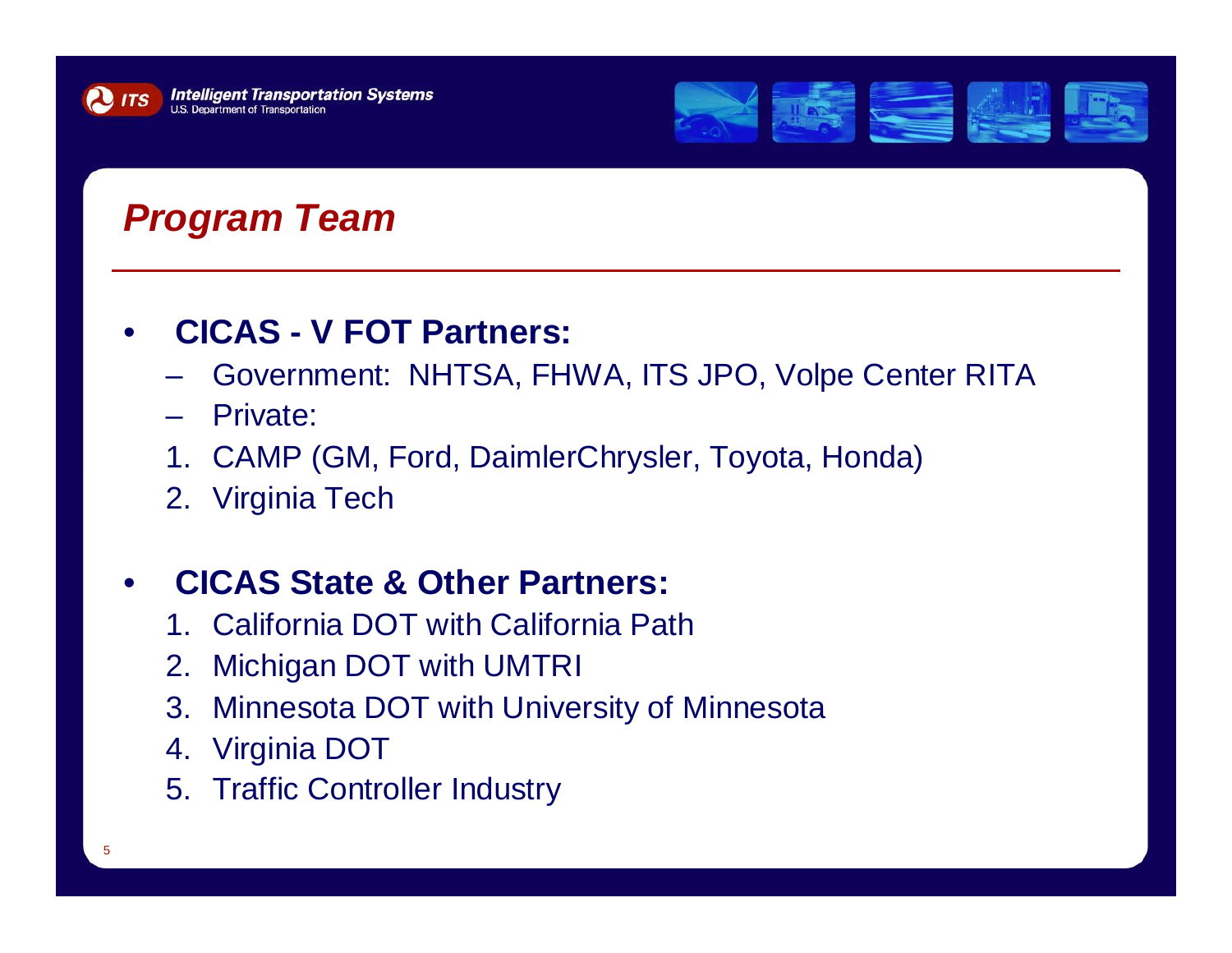



#### *CICAS-V Roadmap*



#### **Duration of Initiative: CY06 – CY10**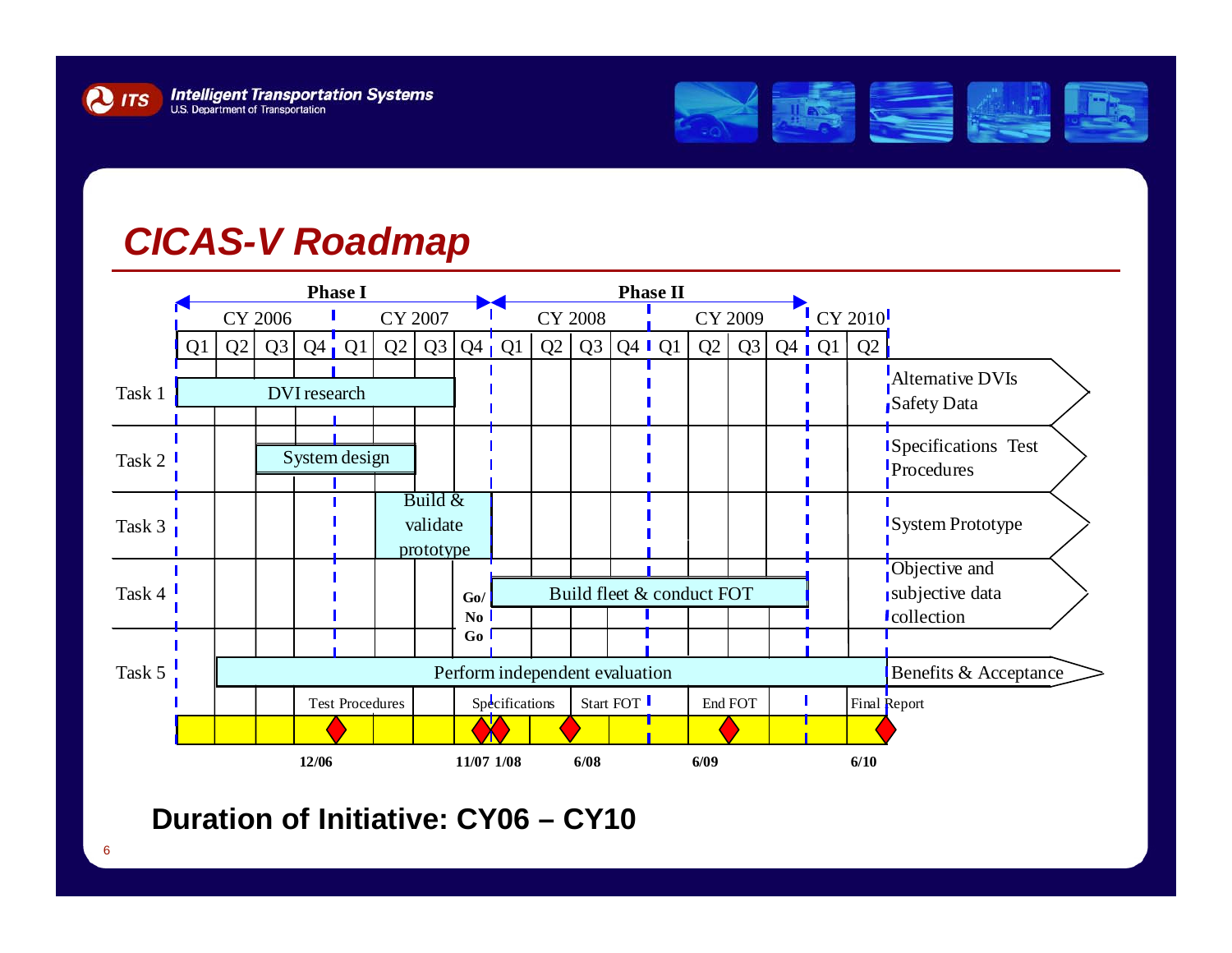



### *Status*

#### • **Project Status**

- Agreement to be signed with CAMP in May 2006
- Independent Evaluation Agreement with Volpe in May 2006

#### • **2006 Milestones**

- Test Plan
- Requirements documents
- Problem Determination Data Analyses (NHTSA)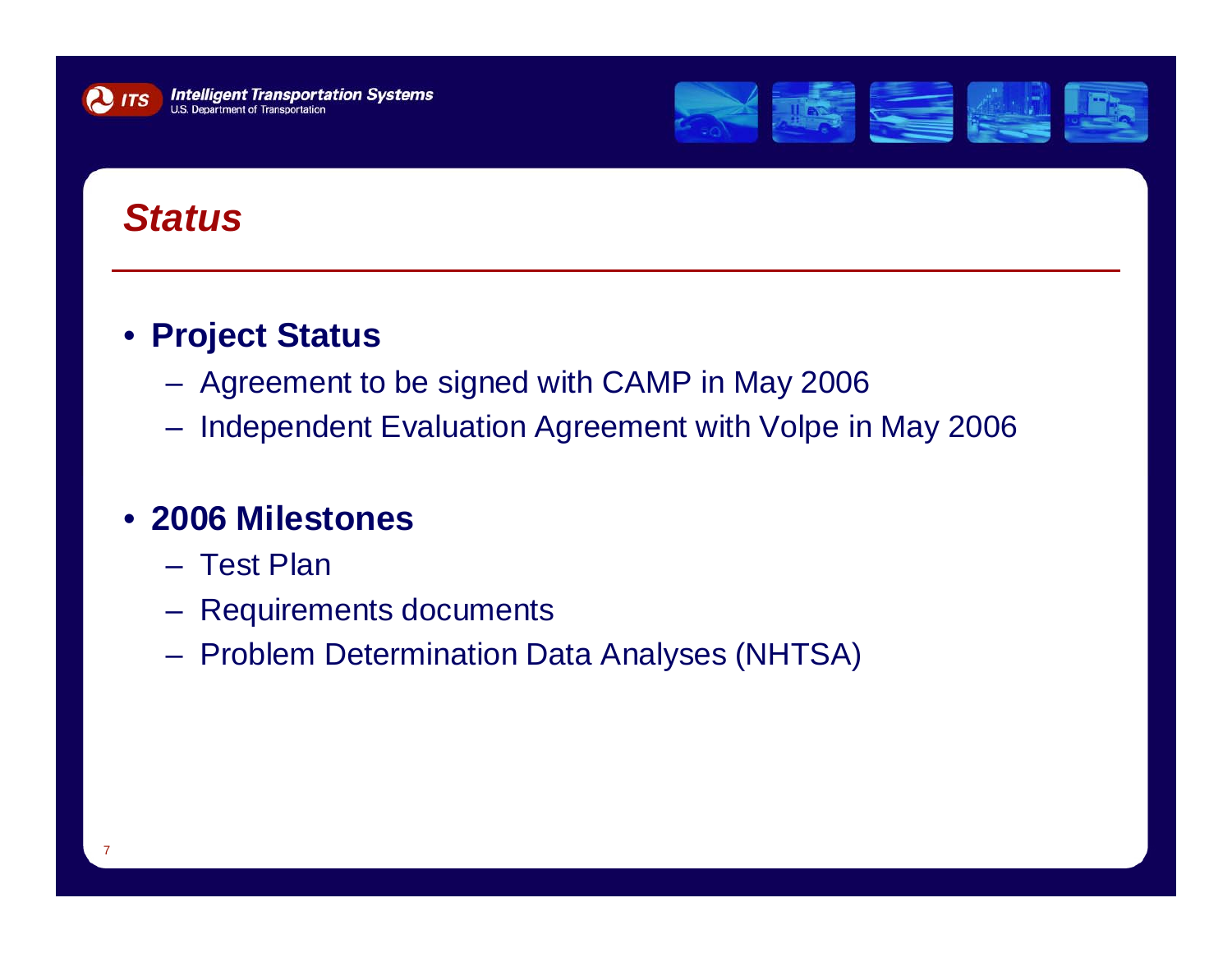



#### *One Intersection Picture*

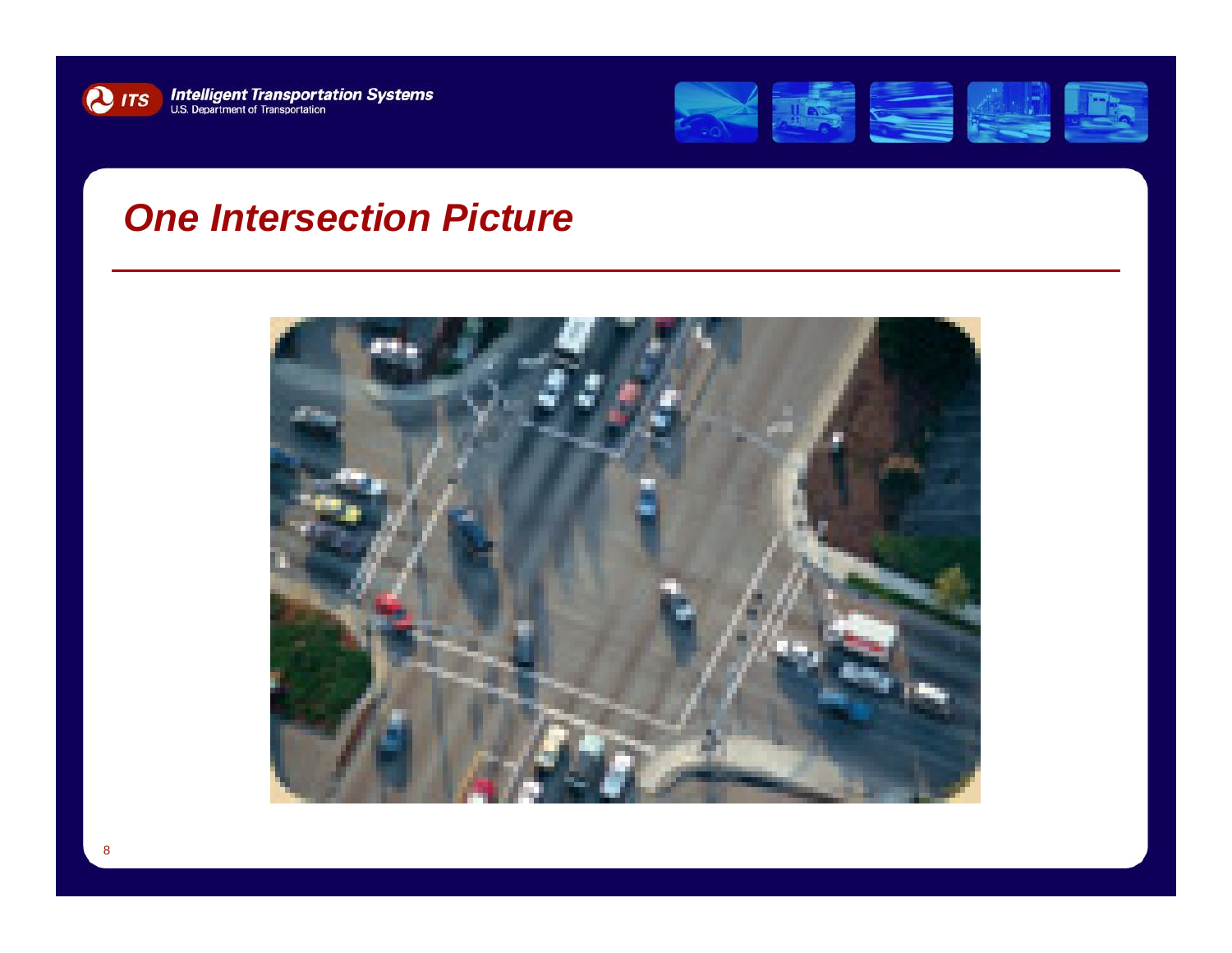



### *Red Light Running Crash About to Happen*